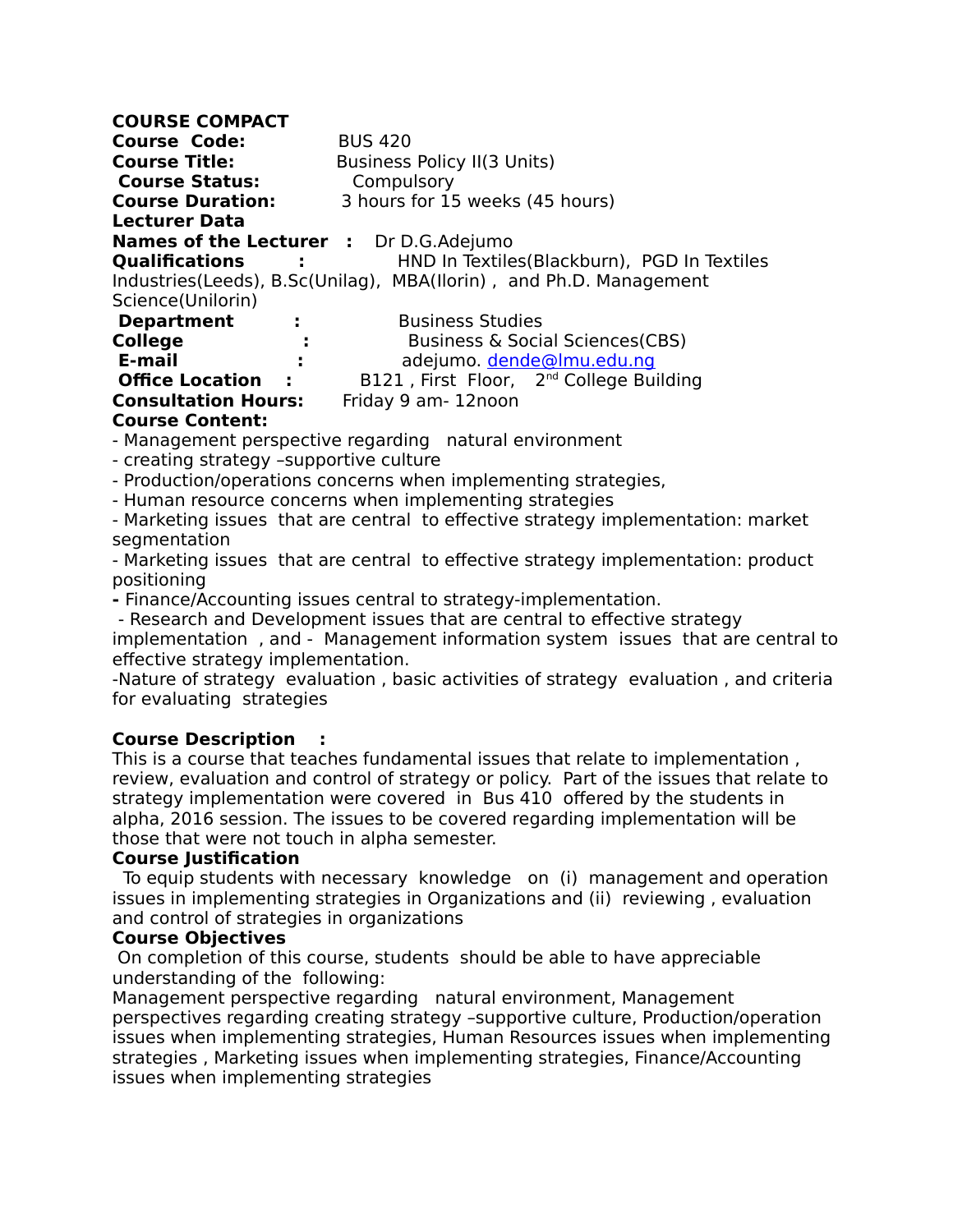Research and Development(R&D) issues when implementing strategies, Nature of strategy evaluation, The process of evaluating strategies, Sources of strategyevaluation information, Characteristics of an effective evaluation system

#### **Course Requirements**

Students offering this course are expected to have registered and passed Bus 410 Method of Grading

| S/N Grading Score     | (% ) |
|-----------------------|------|
| Test/ Assignment<br>1 | 30   |
| Examination<br>2.     | 70   |
| Total                 | 100% |

## **Course Delivery Strategies**

Any of the uderlisted that are applicable and appropriate

-Intensive and interactive Class Discussion

- Tutorials/ Student Presentations

Illustrations by visual or Visuals equipment

#### **Lecture contents**

Week 1- : Management perspective regarding natural environment

#### **Objectives**

At the end of the lectures, students shouldbe able to:

- 1. Know the importance of managing natural environment when implementing strategies
- 2. Have ideas of types of environmental strategies to employ when implementing corporate strategies

#### **Description :**

1<sup>st</sup> and 2<sup>nd</sup> hour: Concept of natural environment and the need for managing natural environment, and types of strategies that can be employed for managing natural environment

#### **3 rd hour :** interactive session

#### **Study questions:**

- 1. Explain " concept of natural environment"
- 2. Why is it necessary for a company to manage the natural environment"
- 3. Identify and discuss the strategies that can be employed to manage natural environment

**Week 2 &3** : creating strategy -supportive culture,

#### **Objectives**

At the end of the lectures, students shouldbe able to:

- 1 Understand the need for creating a new culture appropriate for a new strategy
- 2 Know the need for changing culture when a new strategy is being implemented
- 3. Have clear understanding of what organizational culture is

## **Description :**

 **1st and 2nd hour:** Meaning of organizational culture, why it is necessary to change organization culture when a new strategy is being implemented?, and

## **3rd hour :** interactive session

## **Study questions:**

- 1 what do you understand by organizational culture?
- 2 Why is it necessary to change existing organization culture when implementing a new strategy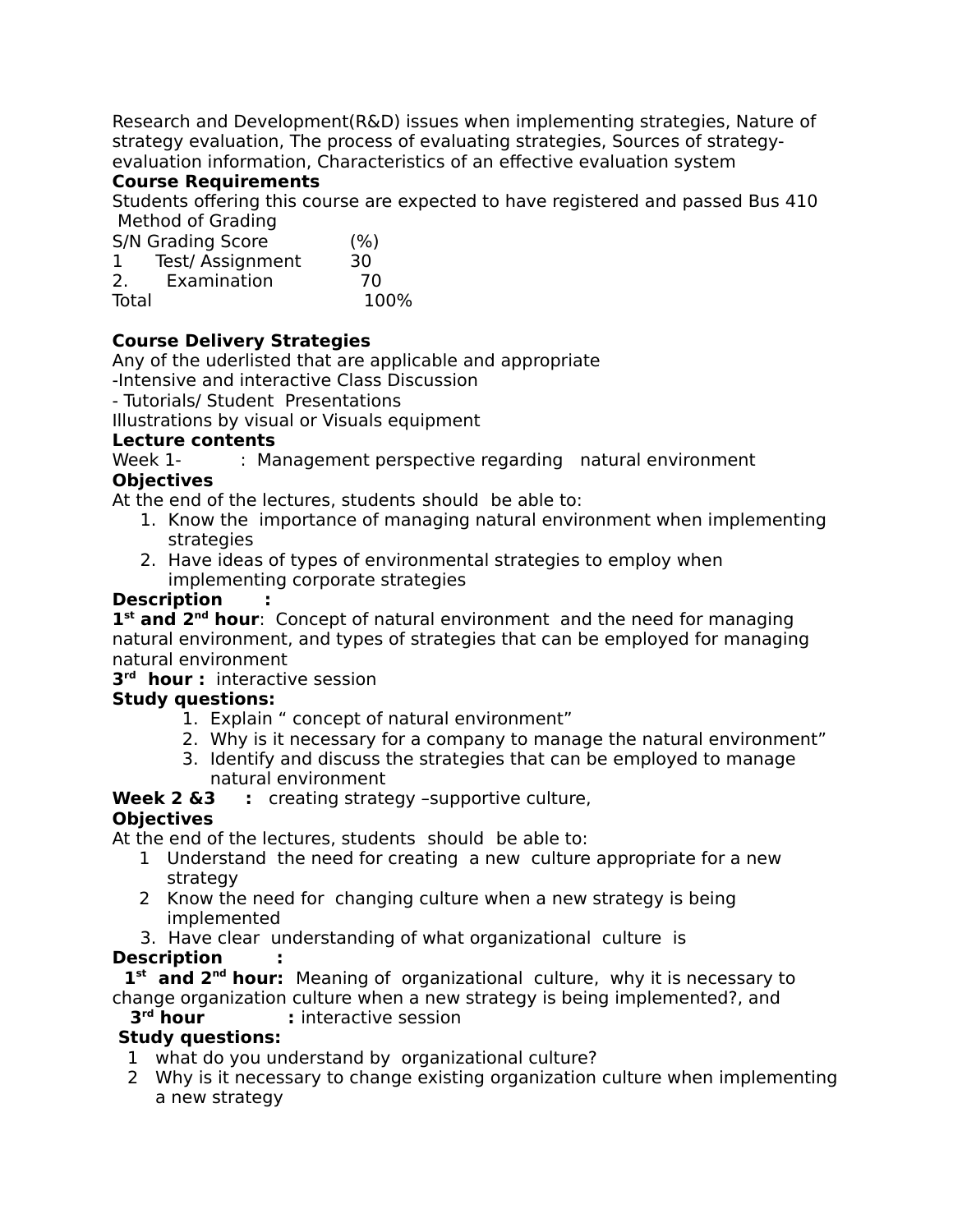**Week**s 4 : Production/operations concerns when implementing strategies, **Objectives:** At the end of the lectures, students **should** be able to:

- 1. Know why production/operations should be the concern of the management when implementing corporate strategies
- 2. Have appreciable ideas of the types of productions/ operations adjustments that can be called for when implementing corporate strategies

## **Description :**

## **1 st and 2nd hours:**

- 1. Meaning and importance of productions/operation
- 2. Reasons why productions/operations should be the concern of managers when strategy is being implemented
- 3. Identification and discussion of types of adjustment that could be made to production and operations when implementing strategies
- 4. **3rd hour :** Interact.ve Session
- 5.

# **Study questions:**

- 1. Discuss the term : productions/operation in business
- 2. Discuss types of adjustment that could be made to production and operations when implementing strategies

 **Week 5** : Human resource concerns when implementing strategies **Objectives** : At the end of the lectures, students shouldbe able to:

- 1. Explain why human resource manager must have concerns when strategies are being implemented
- 2. .Understand the responsibilities of human resource managers when implementing strategies
- 3. Have appreciable ideas of the human problems that can arise when implementing strategies

## **Description :**

**1 st and 2nd hours ;** the concept and importance of human resources management in business organization, responsibilities of human resources department when implementing strategies, types of human resources that can arise when implementing strategies, methods for preventing and overcoming human resource problems that can arise when implementing strategies **3 rd hour :** Interactive session

## **Study questions ;**

- 1. Explain why human resource manager must have concerns when strategies are being implemented
- 2. Identify and discuss the types of o human problems that can arise when implementing strategies
- 3. Discuss methods that can be employed for preventing and overcoming human resource problems that can arise when implementing strategies

#### **WEEK 6 :** Marketing issues that are central to effective strategy implementation: market segmentation **Objectives:**

At the end of the lecture, - students will be able to :

1. Identify some examples of marketing decisions that may require policies when implementing strategies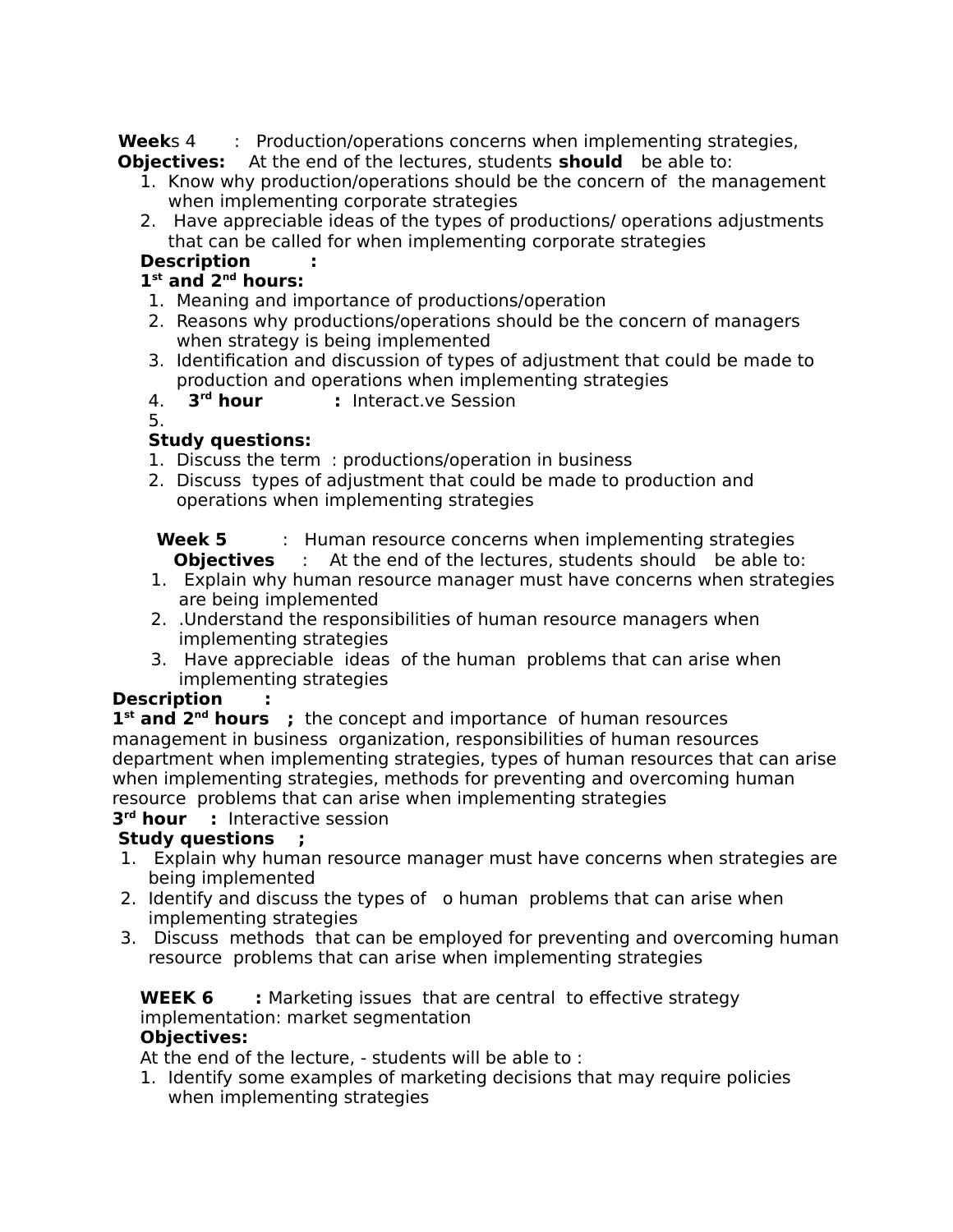2. Explain market segmentation as strategy- implementation tools

# **Description :**

 $1^{st}$  &  $2^{nd}$  hours **st & 2nd hours** : concepts of market and segmentation, reasons for market segmentation, requirements for evaluating potential market segments, description of the term" product positioning", steps required in product positioning and criteria for effective product positioning

3<sup>rd</sup> hour *r* Interactive Session

# **Study questions :**

1. Explain the terms "market, and market segmentation

2. "Market segmentation is an important variable for at least three major reasons" . Examine the statement

**Week 7** : Marketing issues that are central to effective strategy implementation: product positioning

**Objectives:** At the end of the lecture, - students will be able to:

- 1. explain the concept of product,
- 2. Know the Meaning of product positioning
- 3. Explain why product positioning is one of the marketing issues that are of central importance to strategy implementation,
- 4. Identify steps that can be employed for product positioning

## **Description :**

**1 st & 2nd Hours :** Marketing issues that are central to effective strategy implementation: product positioning

#### 3<sup>rd</sup> hour **rd hour : Interactive session**

1 The concept product,

2.The meaning of product positioning

3. market segmentation: a marketing issue of central importance to strategy implementation,

Study Questions :

- 1. What do you understand by the terms "product" & "product positioning"
- 2. Identify the steps that can be employed for product positioning when implementing strategy
- 3. Identify the criteria an effective product strategy must meet

**Week 8&10 :** Finance/Accounting issues central to strategy-implementation. **Objectives:**

At the end of the lectures, the students will be able to:

- 1. Explain why projected financial statement analysis is a central strategy=implementation tool.
- 2. Explain how to evaluate the attractiveness of debt versus stock as a source of capital to implement strategies
- 3. Know the factors to consider

## **Description :**

**1 st - 7th hour:** Identification and discussions of examples of decisions that may require finance/accounting policies, acquiring capital to implement strategies, projected financial statements, budgeting , and deciding on whether to go public, steps involved in performing projected financial analysis, meaning of financial budget, )types of financial budgets, and limitations of financial budgets

**8 th hou**r : Interactive session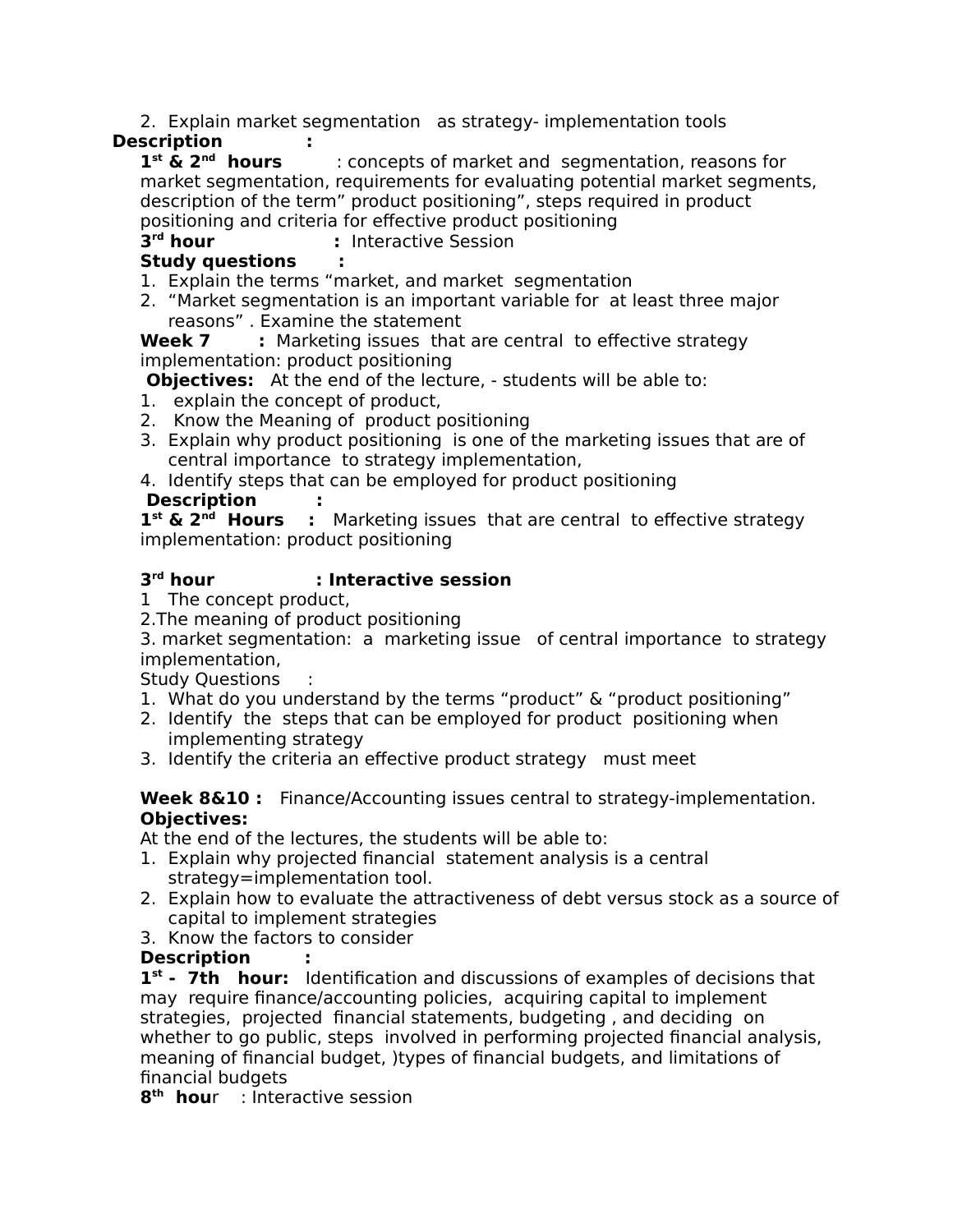## **Study Questions :**

- 1. Explain why projected financial statement analysis is a central strategy=implementation tool.
- 2. Explain how to evaluate the attractiveness of debt versus stock as a source of capital to implement strategies
- 3. What are the factors that one needs to consider when making decision on whether to go public
- 4. Identify and discuss examples of decisions that may require finance/accounting policies, acquiring capital to implement strategies,
- 5. Identify and discuss the steps involved in performing projected financial analysis
- 6. Write brief notes on the following: (1) meaning of financial budget, (2) Types of financial budgets, and(3) limitations of financial budgets

**Week 11 :** Research and Development issues that are central to effective strategy implementation , and Management information system issues that are central to effective strategy implementation.

#### **Objectives:**

At the end of the lectures, the students will be able to:

- 1. Discuss the nature and role of research and development in strategy implementation
- 2. Discuss the importance of MIS when implementing strategies

### **Description :**

**1 st &2nd hours :** roles of research and development in strategy – implementation, need for effective interaction between R&D departments and other functional departments in implementing different types of generic business strategies, major R&D approaches that can be employed for implementing strategies, and management information systems issues that are to be considered when implementing strategies

3<sup>rd</sup> hour **:** Interactive session

# **Study questions :**

- 1. Discuss the roles of research and development in strategy implementation
- 2. " There is need for effective interaction between R&D departments and other functional departments in implementing different types of generic business strategies" Discuss
- 3. Identify and discuss major R&D approaches that can be employed for implementing strategies
- 4. Enumerate the benefits that can be derived from employing MIS in strategyimplementations

#### **Week 12-13** : Nature of strategy evaluation, basic activities of strategy evaluation , and criteria for evaluating strategies **Objectives:**

At the end of the lectures, the students will be able to:

- 1. Explain the nature of Strategy evaluation
- 2. Identify criteria for evaluating strategies
- 3. Explain the process of evaluating strategies
- 4. Describe four types of strategic control
- 5. Illustrate the use of controls to guide and monitor strategy implementation